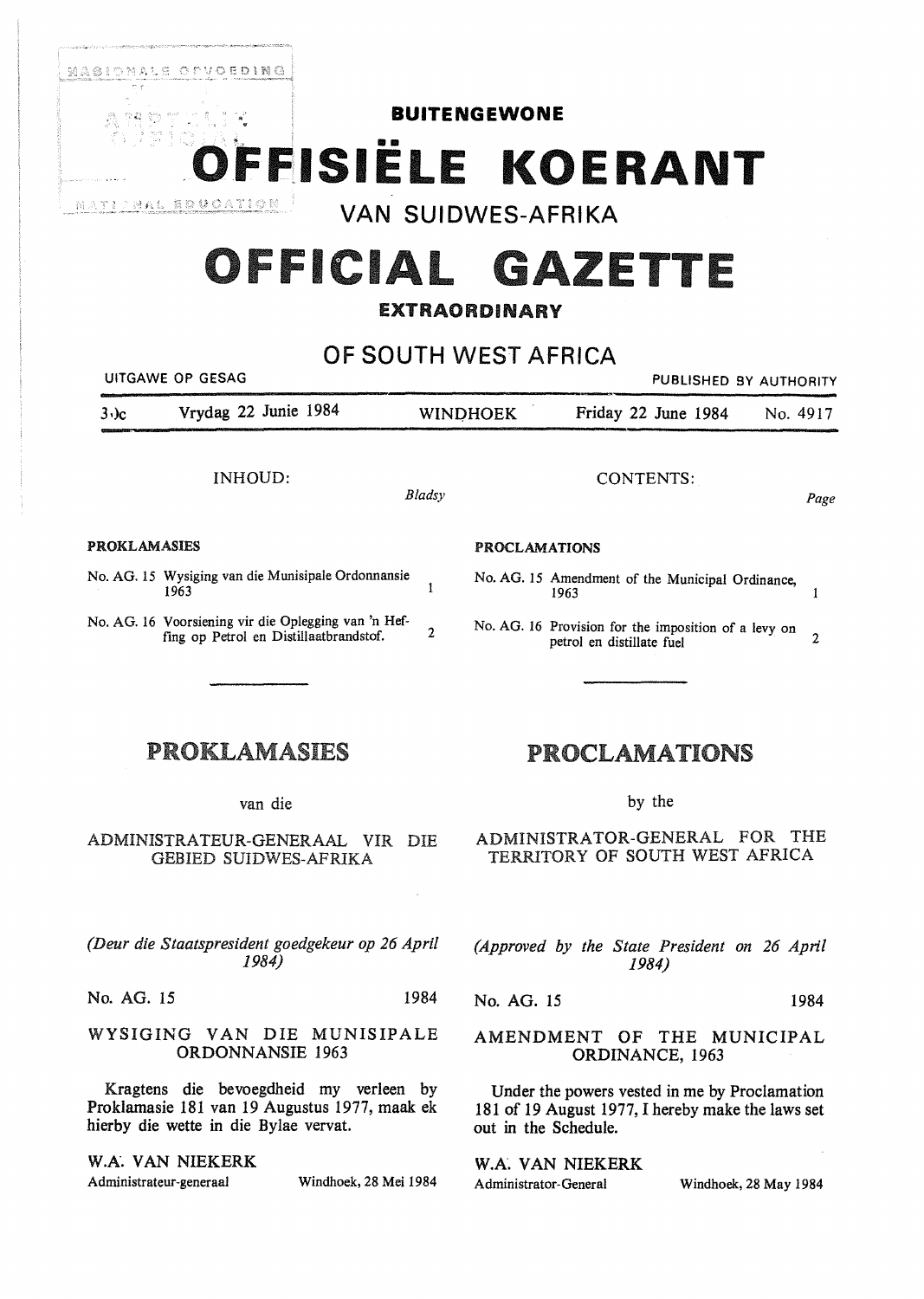#### BYLAE

*Wysiging van artikel 161 van Ordonnansie 13 van 1963, soos gewysig deur artikel 4 van O rdonnansie 29 van 1965.* 

1. Artikel 161 van die Munisipale Ordonnansie 1963 word hierby gewysig deur in paragraaf (b) van subartikel (5) na die woord "afdwaling" die woorde "en die tenietgaan van plante in munisipale kwekerye weens natuurlike oorsaak" in te voeg.

#### *Kort titel*

2. Hierdie Proklamasie beet die Munisipale Wysigingsproklamasie, 1984.

*(Deur die Staatspresident goedgekeur op 2 Mei 1984* 

No. AG. 16 1984

#### VOORSIENING VIR DIE OPLEGGING VAN 'N HEFFING OP PETROL EN DISTILLAAT-BRANDSTOF

Kragtens die bevoegdheid my verleen by Proklamasie 181 van 19 Augustus 1977, maak ek hierby die wette in die Bylae vervat.

**W.A.** VAN NIEKERK

Administrateur-generaal Windhoek, 28 Mei 1984

#### BYLAE

#### *W oordomskrywing*

1. In hierdie Proklamasie, tensy uit die samehang anders blyk, beteken -

- (i) "distillaatbrandstof' dieselbrandstof, en ook enige ander stof, of 'n mengsel van dieselbrandstof en 'n ander stof, wat normaalweg as brandstof in 'n kompressie-ontstekingsenjin gebruik kan word; (i)
- (ii) "gebied" die gebied Suidwes-Afrika; (iv)
- (iii) "kennisgewing" 'n kennisgewing beoog in subartikel (1) van artikel 2; (ii)
- (iv) "petrol" petrol, en ook enige ander stof, of 'n mengsel van petrol en 'n ander stof, wat normaalweg as brandstof in 'n vonkontstekingsenjin gebruik kan word. (iii)

#### SCHEDULE

*Amendment of section 161 of Ordinance 13 of 1963, as amended by section 4 of Ordinance 29 of 1965.* 

1. Section 161 of the Municipal Ordinance, 1963, is hereby amended by the addition to paragraph (b) of subsection  $(5)$  of the words "and" the destruction of plants in municipal nurseries through natural cause".

#### *Short title*

2. This Proclamation shall be called the Municipal Amendment Proclamation, 1984.

*(Approved by the State President on 2 May 1984)* 

No. AG. 16 1984

**PROVISION** FOR THE IMPOSITION OF A LEVY ON PETROL AND DISTILLATE FUEL

Under the powe:s vested in me by Proclamation 181 of 19 August 1977, I hereby make the laws set out in the Schedule.

W.A. VAN NIEKERK Administrator-General Windhoek, 28 May 1984

#### SCHEDULE

#### *Definitions*

1. In this Proclamation, unless the context otherwise indicates -

- (i) "distillate fuel" means diesel fuel, and includes any other substance, or any mixture of diesel fuel and any other substance, which is normally capable of being used as fuel in a compression ignition engine; (i)
- (ii) "notice" means a notice contemplated in subsection (1) of section 2; (iii)
- (iii) "petrol" means petrol, and includes any other substance, or any mixture of petrol and any other substance, which is normally capable of being used as fuel in a spark ignition engine; (iv)
- (iv) "territory" means the territory of South West Africa. (ii)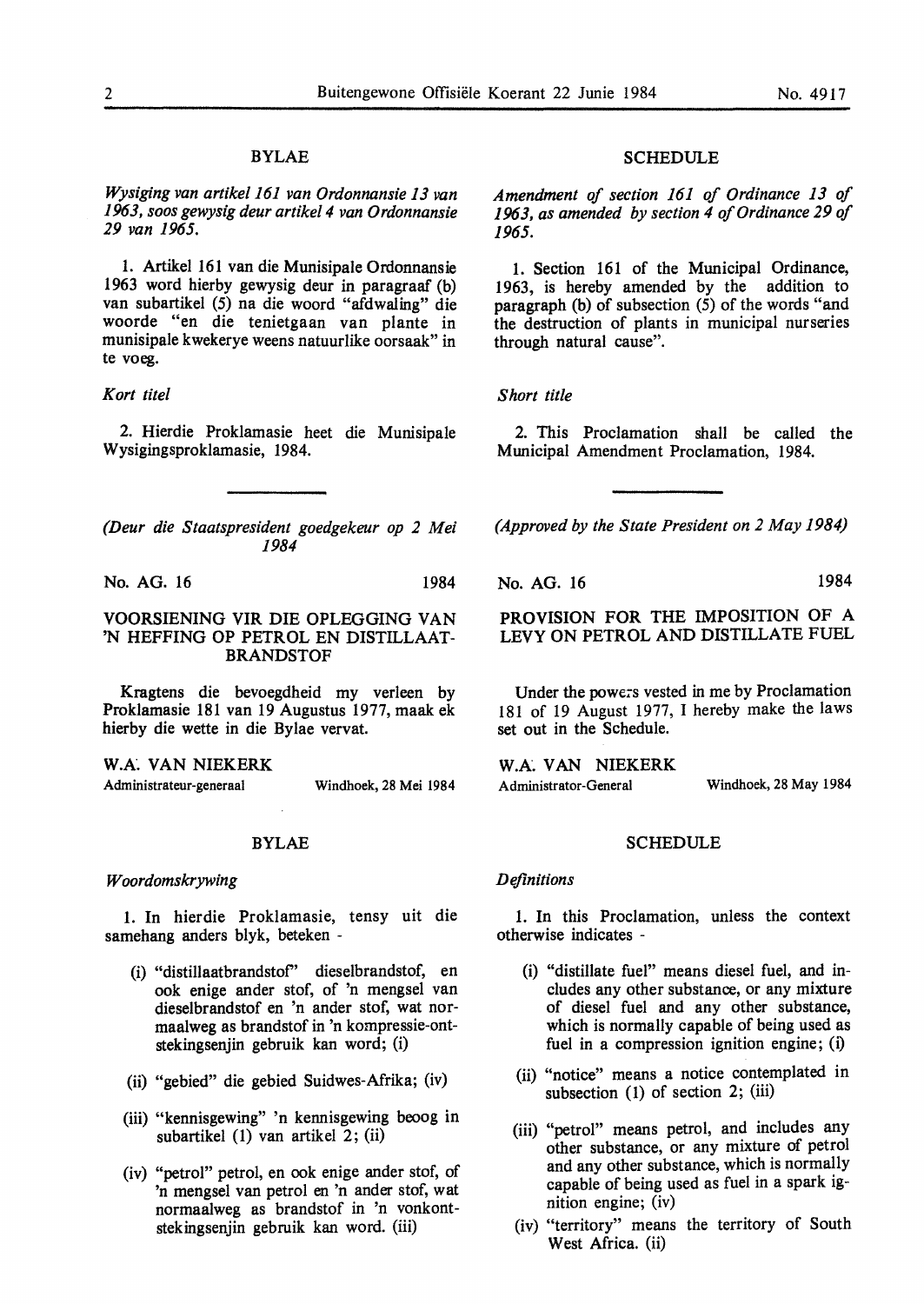*Op/egging van hefting op petrol en distillaatbrandstof* 

2. (1) Die Administrateur-generaal kan ten bate van die Sentrale Inkomstefonds by kennisgewing in die Offisiële Koerant, of by Offisiële Koerant, skriftelike kennisgewing beteken aan iemand, hetsy persoonlik of deur die pos, 'n hefting ople op elke liter petrol of distillaatbrandstof wat deur enigiemand by enige punt in die gebied verkoop of voorsien word vir verbruik, of deur enigiemand in die gebied ingevoer word

- (2) (a) 'n Kennisgewing vermeld
	- (i) die bedrag van die hefting;
	- (ii) die rente betaalbaar in die geval van die nie- of wanbetaling van die hefting;
	- (iii) die tye wanneer en die wyse waarop die heffing betaal moet word;
	- (iv) die persoon wat vir die betaling van die heffing aanspreeklik is;
	- (v) die persoon wat vir die invordering van die hefting verantwoordelik is;
	- (vi) enige ander bepaling wat die Administrateur-generaal nodig ag vir die doeltreffende administrasie van die oplegging, betaling of invordering van die heffing of die doeltreffende toepassing van hierdie Proklamasie, met inbegrip van bepalings betreffende die doel waarvoor · distillaatbrandstof of petrol ten opsigte waarvan die heffing opgele is, gebruik mag word, of betreffende 'n verbod op die bekendmaking van die bedrag van die hefting, waar die heffmg nie by kennisgewing in die Offisiële Koerant opgelê word nie, of die opbrengs van die hefting, aan enige ongemagtigde persoon.
- (b) Die Administrateur-generaal kan in 'n kennisgewing enigiemand gedeeltelik of ten volle vrystel van die nakoming van 'n bepaling daarvan.
- ( c) Die Administrateur-generaal kan in die eerste kennisgewing wat na die inwerkingtreding van hierdie Proklamasie in die *Of fisiële Koerant* afgekondig of aan iemand beteken word, bepaal dat die hefting daarby opgelê aldus opgelê word met terugwerkende krag tot 'n datum wat nie vroeër is nie as 1 September 1983.

*Imposition of levy on petrol and distillate fael* 

2. (1) The Administrator-General may, for the benefit of the Central Revenue Fund by notice in the *Official Gazette,* or by notice in writing served on any person whether personally or by post, impose a levy on every litre of petrol or distillate fuel which is sold or supplied by any person at any point in the territory for consumption, or imported by any person into the territory.

- (2) (a) A notice shall state
	- (i) the amount of the levy;
	- (ii) the interest payable in the event of the non-payment or the payment in default of the levy;
	- (iii) the times when and the manner in which the levy shall be paid;
	- (iv) the person who shall be liable for the payment of the levy;
	- (v) the person who shall be responsible for the collection of the levy;
	- (vi) any other provision which the Administrator-Gener al may deem necessary for the efficient administration of the imposition, payment or collection of the levy or the efficient application of this Proclamation, including provisions regarding the purpose for which distillate fuel or petrol in respect of which the levy has been imposed may be used, or regarding a prohibition on the disclosure of the amount of the levy, where the levy is not imposed by notice in the *Official Gazette,* or the proceeds of the levy, to any unauthorized person.
- (b) The Administrator-General may in a notice exempt any person, in part or in full, from compliance with any provision thereof.
- (c) The Administrator-General may, in the first notice which is after the commencement of this Proclamation published in the *Official*  Gazette' or served on any person, provide that the levy imposed thereby is so imposed with retrospective effect from a date which is not earlier than 1 September 1983.